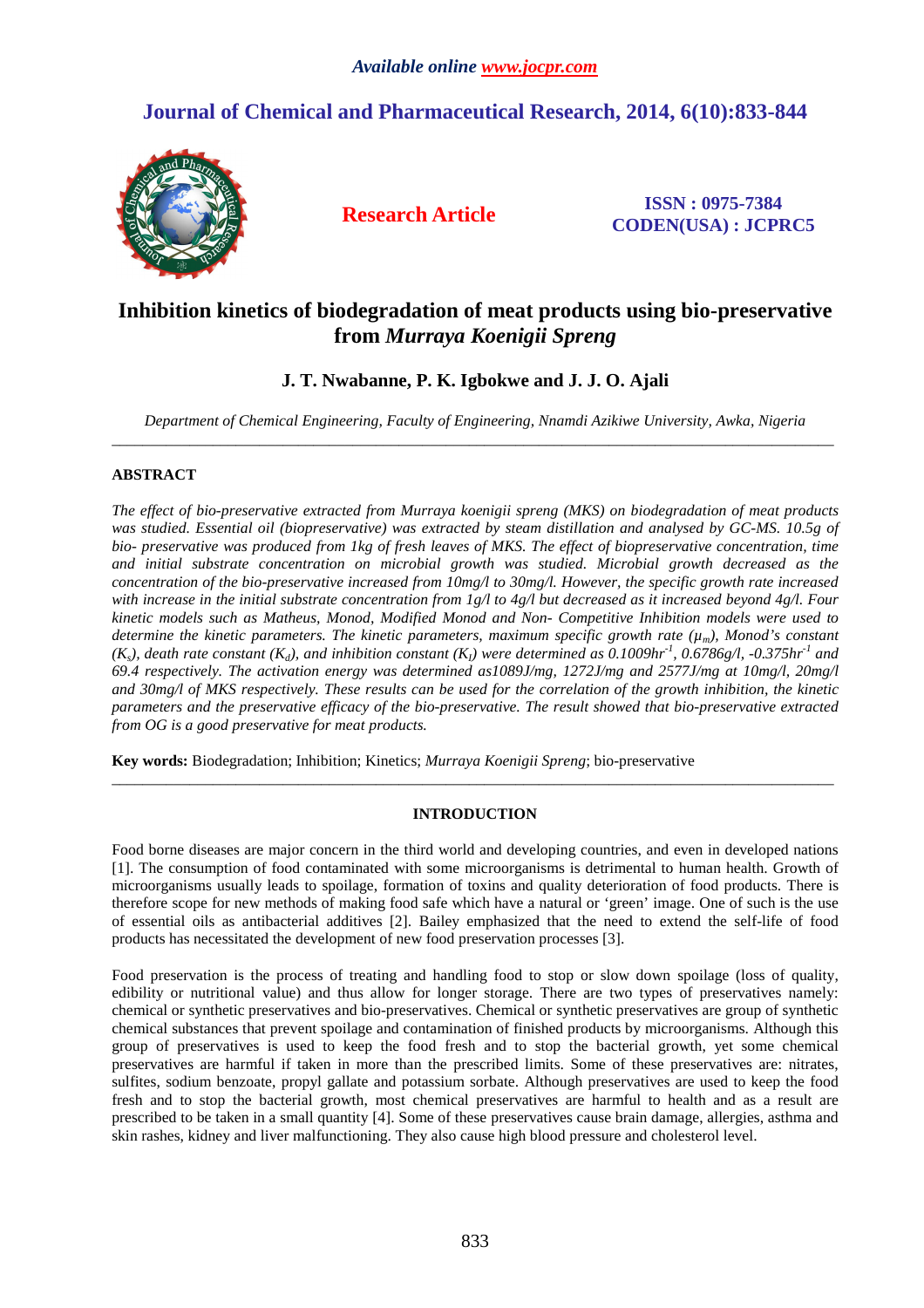Bio-preservatives are chemical constituents extracted from natural sources that offer intrinsic ability to protect products against microbial growth. These include essential oil constituents, flavonoids, phenolic compounds etc. Their mode of action is inhibition of microbial growth, oxidation and certain enzymatic reactions occurring in the food stuff [5]. The interest of consumers is increasing for natural products due to their awareness towards health issues. Pharmaceutical and food industries are laying emphasis on the use of biopreservatives as an alternative to certain disadvantages associated with chemical preservatives [6].

*\_\_\_\_\_\_\_\_\_\_\_\_\_\_\_\_\_\_\_\_\_\_\_\_\_\_\_\_\_\_\_\_\_\_\_\_\_\_\_\_\_\_\_\_\_\_\_\_\_\_\_\_\_\_\_\_\_\_\_\_\_\_\_\_\_\_\_\_\_\_\_\_\_\_\_\_\_\_*

Murranya koenigii spreng (curry leaves) is used extensively for flavouring and seasoning of dishes. The chemical constituents of the leaf are mainly terpenes and amino acids [7]. They are highly aromatic and possess anti-oxidant, antimicrobial and anti-inflammatory properties. Curry leaves also have a wide spectrum of natural liquid preservative system suitable for food, personal care and cosmetic applications.

The objective of this work is to study the effect of concentration of the bio-preservative, temperature and initial substrate concentration on the microbial growth inhibition and also to determine the kinetics of the reaction.

## **EXPERIMENTAL SECTION**

### **2.1 Biopreservative extraction and characterization**

Steam distillation process was used to extract bio-preservative (essential oil) from MKS according to the method described by [8]. 1kg of the fresh plant sample was placed in an extractor and steam from a steam generator was passed through it for 5hours. The extracted bio-preservative evaporated through a Liebig condenser where it condensed and the bio-preservative collected at the Collector as an emulsion. Aspirator Bucket containing ice block was used to cool the Condenser. The water content of the emulsion was reduced using anhydrous sodium sulphate  $(Na_2SO_4)$  and the bio-preservative was stored in a refrigerator at  $4^{\circ}$ C until required for use. Gas Chromatographic (GC) analysis of the bio-preservative were performed using GCMS-QP2010 PLUS Shimadzu Japan apparatus equipped with an Rtx-5SIL - MS ('Restek') (30m x 0.25mm i.d; 0.25µm film thickness) fused-silica capillary column.

# **2.2 Determination of microbial growth kinetics**

The procedure stated by Dubey was used for the determination of microbial growth kinetics [9]. Mixed culture spoilt boiled meat was prepared and serial dilution technique was used to dilute 1ml of culture to get 1 x  $10^6$  cells/ml by serial dilution technique. 100ml of double strength broth medium was dispensed in each of 250ml Erlenmeyer flask. The flask was autoclaved for 30minutes at a pressure of 15psi. One drop (about 0.03ml/drop) of the diluted broth was inoculated into the sterilized medium using a calibrated faster pipette. 10mg/l of the bio-preservative was introduced into the broth and the flask placed on a shaker at 150rpm and a control temperature of 298K for 48 hours. The spectrophotometer was switched on 30 minutes before taking OD (Optimal Density) so that it can get stabilized. 2ml of the broth culture was withdrawn at every 3 hour intervals for 24 hours and measured absorbance (OD) using a spectrophotometer at 600nm wave-length. Control experiment was also done in the absence of Murraya Koenigii Spreng. The procedure was repeated for 20mg/l and 30mg/l of preservative, and also at 308K and 318k.

The equations1-9 were used determine the microbial growth rate [10].

$$
\frac{dX}{X} = \mu X \tag{1}
$$

$$
\int_{X_0}^{X} \frac{dx}{x} = \mu \int_0^t dt
$$
  

$$
\ln \frac{x}{x_0} = \mu t
$$
 (2)

$$
\mu = \frac{1}{\Delta t} \ln \frac{x}{x_0} \tag{3}
$$

A plot of  $\ln \frac{x}{x_0}$  against t gives  $\mu$  as the slope

The Maximum specific growth rate,  $\mu_m$  and the Monod's constant, Ks at different initial substrate concentrations were calculated using:

$$
\mu = \frac{\mu_{m \text{ s}}}{K_{s} + S} \tag{4}
$$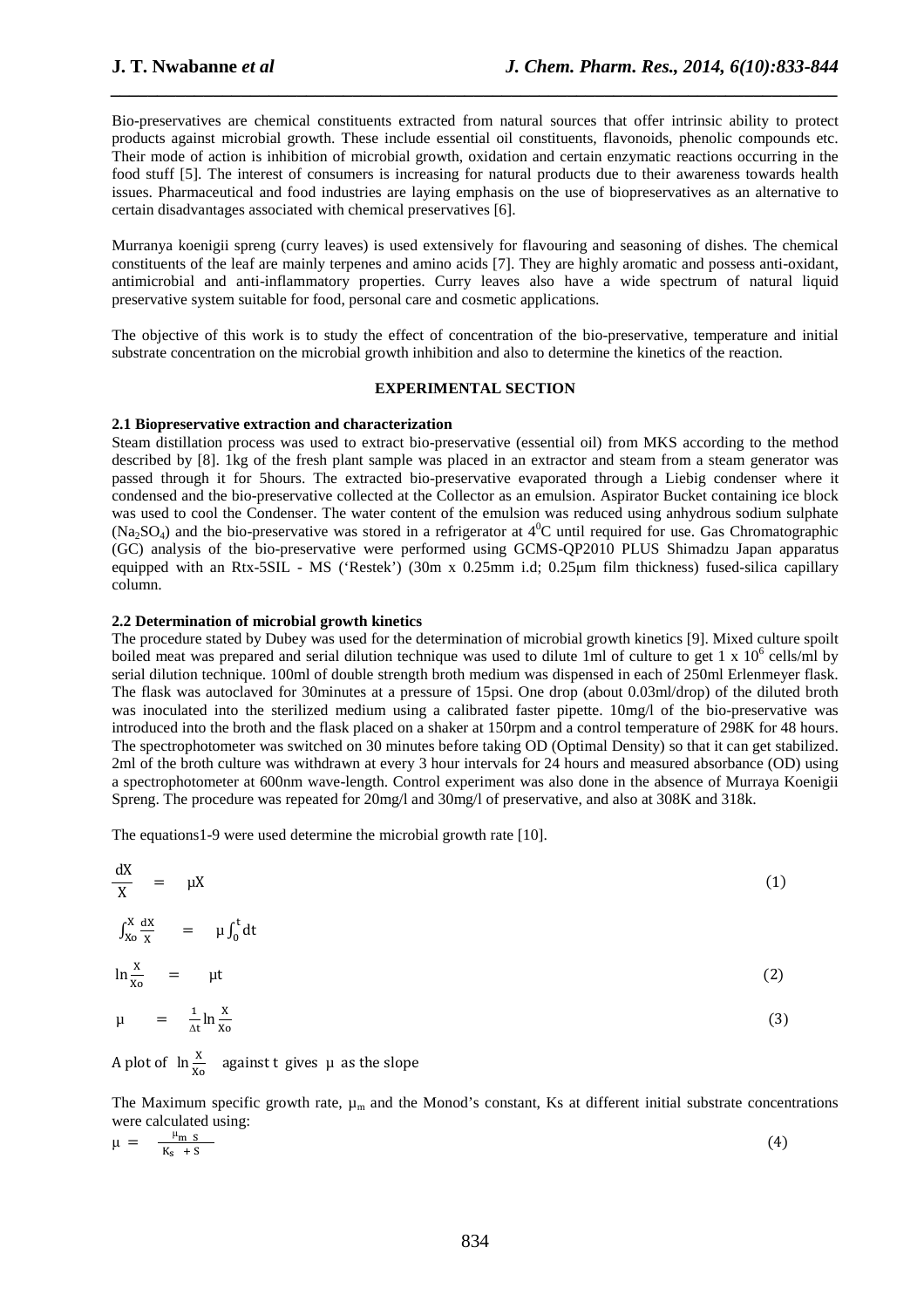Taking reciprocal of equation 4 above gives

$$
\frac{1}{\mu} = \frac{K_s}{\mu_m} \frac{1}{s} + \frac{1}{\mu_m}
$$
 (5)

*\_\_\_\_\_\_\_\_\_\_\_\_\_\_\_\_\_\_\_\_\_\_\_\_\_\_\_\_\_\_\_\_\_\_\_\_\_\_\_\_\_\_\_\_\_\_\_\_\_\_\_\_\_\_\_\_\_\_\_\_\_\_\_\_\_\_\_\_\_\_\_\_\_\_\_\_\_\_*

Line-wearver bulk plot of  $\frac{1}{\mu}$  against  $\frac{1}{s}$  gives  $_{\rm Ks}$  $\frac{Ks}{\mu_m}$  as slope and  $\frac{1}{\mu_m}$  as intercept

The modified Monod's equation was used to determine the Death rate constant  $K_d$ .

$$
\mu = \frac{\mu_{\rm m} S}{K_{\rm s} + S} - K_{\rm d} \tag{6}
$$

Reciprocal of equation (6) above gives.

$$
\frac{1}{\mu} = \frac{Ks}{\mu_m s} + \frac{1}{\mu_m} - \frac{1}{K_d}
$$
\n
$$
A \text{ plot of } \frac{1}{\mu} \text{ against } \frac{1}{s} \text{ gives}
$$
\n
$$
(7)
$$

 $_{\rm Ks}$  $\frac{Ks}{\mu_m}$  as slope and  $\frac{1}{\mu_m}$  -  $\frac{1}{K_0}$  $\frac{1}{K_d}$  as intercept

Non-competitive equation was used to calculate the inhibition constant,  $K_I$ 

$$
\mu = \frac{\mu_{\rm m}}{\left(1 + \frac{K_{\rm S}}{S}\right)\left(1 + \frac{I}{K_{\rm I}}\right)}\tag{8}
$$

Taking reciprocal of the equation of (8) and re-arranging gives

$$
\frac{1}{\mu} = \left(\frac{K_I + I}{\mu_m K_I}\right) \frac{K_s}{S} + \left(\frac{K_I + I}{\mu_m K_I}\right) \tag{9}
$$

A plot of  $\frac{1}{\mu}$  against  $\frac{1}{s}$  gives

$$
\left(\frac{K_I + I}{\mu_m K_I}\right) K_s
$$
 as slope and  $\left(\frac{K_I + I}{\mu_m K_I}\right)$  as intercept

# **Determination of activation energy**

The equations 10-13 were used to determine temperature effect on microbial growth inhibition at 298K, 308K and 318K [10].

$$
\frac{dN}{dt} = kN \tag{10}
$$

$$
\ln \frac{N}{N_0} = k\Delta t \tag{11}
$$

A plot of  $\ln \frac{N}{N0}$  against t gives k as slope

$$
K = Ae^{-\Delta E/RT}
$$
 (12)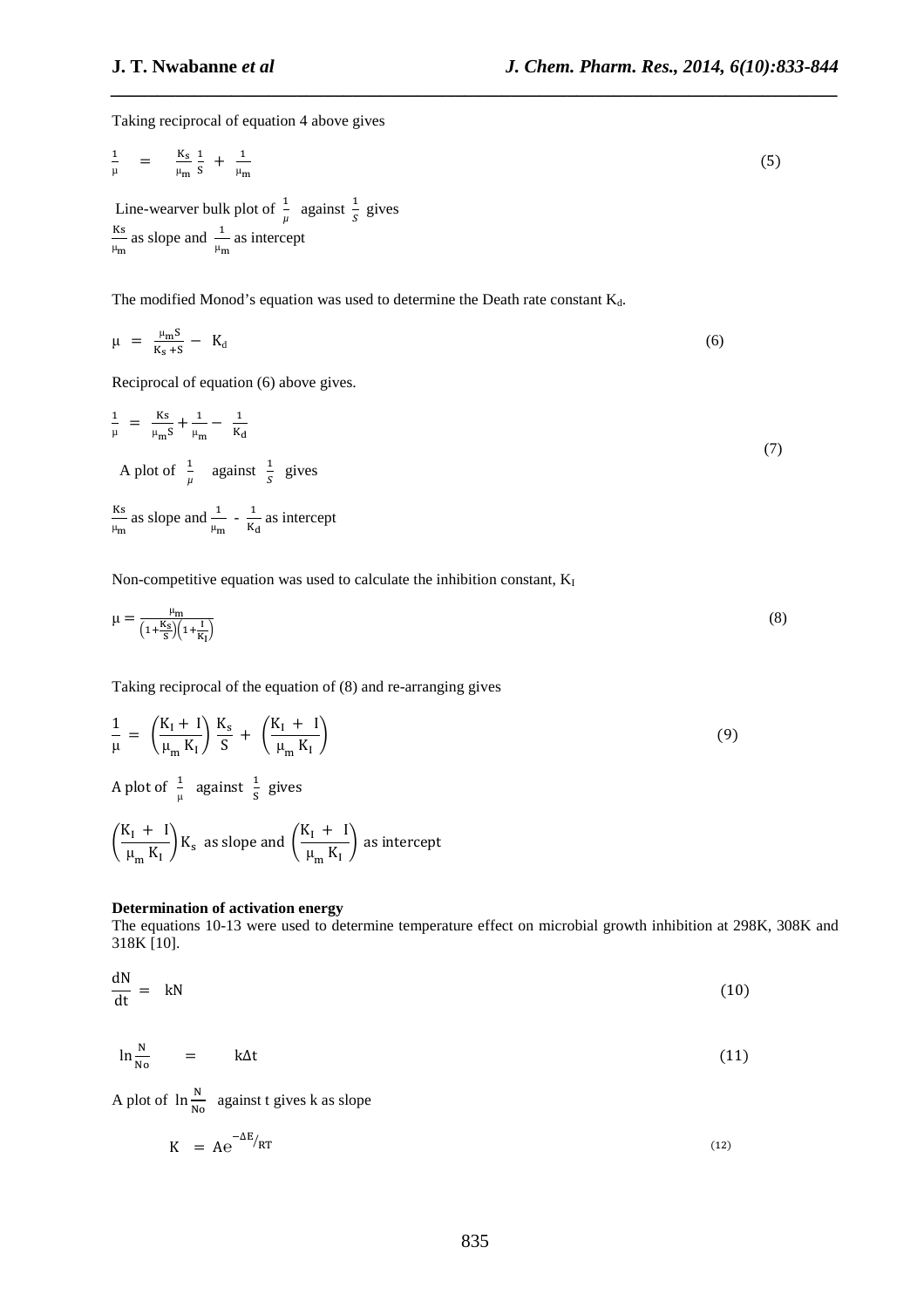Integrating

$$
\ln K = -\left(\frac{\Delta E}{R}\right) \left(\frac{1}{T}\right) + \ln A \tag{13}
$$

Plotting ln K against 1/T gives –∆E/R as slope and ln A as intercept.

Where K = specific growth rate, R = gas constant,  $\Delta E$  = activation energy,  $A =$  Arrhenius constant.

#### **RESULTS AND DISCUSSION**

*\_\_\_\_\_\_\_\_\_\_\_\_\_\_\_\_\_\_\_\_\_\_\_\_\_\_\_\_\_\_\_\_\_\_\_\_\_\_\_\_\_\_\_\_\_\_\_\_\_\_\_\_\_\_\_\_\_\_\_\_\_\_\_\_\_\_\_\_\_\_\_\_\_\_\_\_\_\_*

### **3.1 Production and characterization of the biopreservatives**

10.5g of bio- preservative was produced from 1kg of fresh leaves of *Murraya koenigii spreng* by steam distillation process. This represented a yield of 1.05% of bio-preservative. The bio-preservative produced by steam distillation process was analysed using GC-MS. The GC-MS analysis of MKS bio-preservative showed four distinct peaks representing the four compounds contained in the bio-preservative. They are 2, 6-Dimethyl-2,7-octadien-6 ol(Linalool), n-Decanoic acid, 9- Hexadecenoic acid and 1-pentadecanecarboxylic acid (palmitic acid). The composition of the bio-preservative is shown in Table 1.

|  |  |  | Table 1. Constituents of MKS bio-preservative |
|--|--|--|-----------------------------------------------|
|--|--|--|-----------------------------------------------|

| <b>COMPOUND</b>                |       | MOL.          | <b>RETENTION</b> | <b>RETENTION</b> | <b>MOLECULAR</b>  |
|--------------------------------|-------|---------------|------------------|------------------|-------------------|
|                                |       | <b>WEIGHT</b> | <b>INDEX</b>     | TIME(min)        | <b>FORMULAR</b>   |
| 2.6-DIMETHYL-2.7-OCTADIEN-6-OL | 28.89 | 154           | 1082             | 8.6              | $C_{10}H_{18}O$   |
| N-DECANOIC Acid                | 20    | 17.2          | 1372             | 21.283           | $C_{10}H_{22}O_2$ |
| 9-HEXADECENOIC ACID            | 40    | 254           | 1976             | 23.025           | $C_{16}H_{30}O_2$ |
| 1-PENTADECANE- CARBOXYLIC ACID | 11.11 | 256           | 1968             | 23.183           | $C_{16}H_{30}O_2$ |

### **3.2 Effect of initial substrate concentration on the specific growth rate at 298k and 30mg/l.**

A study of the initial substrate concentration on growth rate showed that the specific growth rate increased as the initial substrate concentration increased from 1g/l to 4g/l. The following specific growth rates at initial substrate concentrations of 1g/l, 2g/l, 3g/l, 4g/l and 5g/l were obtained as  $0.078\text{hr}^{-1}$ ,  $0.096\text{hr}^{-1}$ ,  $0.097\text{hr}^{-1}$ ,  $0.099\text{hr}^{-1}$  and 0.074hr-1 respectively for MKS and 0.102hr-1, 0.115hr-1, 0.129hr-1 **,** 0.148hr-1, and 0.113hr-1 respectively for the Control broths (Figures  $1 - 4$ ). Agarry and his coworkes made a similar observation [11]. Tahere and his coworkers observed that the growth of microorganisms corresponds to the degradation of the substrate [12].

5g/l initial substrate concentration showed a deviation from the trend of the reaction. The decrease in the specific growth rate at  $5g/1$  was an indication of the effect of high initial substrate concentration on the organisms. Figure 1 showed that the highest specific growth rate of 0.099hr<sup>-1</sup> for MKS and 0.148hr<sup>-1</sup> for control was obtained at initial substrate concentration of 4g/l. High initial substrate concentration inhibits microbial growth [13] and high value of  $K_I$  indicates that the inhibition effect can be observed only in a high substrate concentration range [14]. The specific growth rate of an organism is controlled at each level of growth by the concentration of the limiting nutrient and the inhibition effects on cell growth stronger at high concentrations than at low substrate concentration [15]. Considering the specific growth rates for MKS and control, it was observed that the control broths showed higher growth than MKS broths. This implies that MKS inhibited growth of the organisms.

In this work, the classical method of linearizing the kinetic models was used to determine the kinetic parameters. Applying line-weaver Bulk plot (figures 5), the maximum specific growth rate of the mixed broth was 0.1621hr<sup>-1</sup>. Monod's constant, Ks is inversely proportional to the affinity of an organism to the substrate. That is, high Ks indicate low affinity. The Ks value was determined as  $0.6786g/1$  and  $0.6213g/1$  for MKS and Control respectively. The decrease in the Ks value of MKS is an indication of the effect of the bio-preservative on growth of the organisms. Similar result was obtained by other authors [15, 16]. The Ks value was a direct relation of the preservation efficiency of the bio-preservative (Table 4).

The Inhibition constant,  $K_I$  was determined as 69.4g/l using the non-competitive inhibition equation. The higher the  $K_1$  the less effective the inhibitor becomes [14]. Also the Decay rate constant,  $K_d$  which is a measure of death of the organisms in the presence of the bio-preservative was determined as  $-0.3750$ hr<sup>-1</sup>. This result indicates death rate of organisms in the presence of MKS.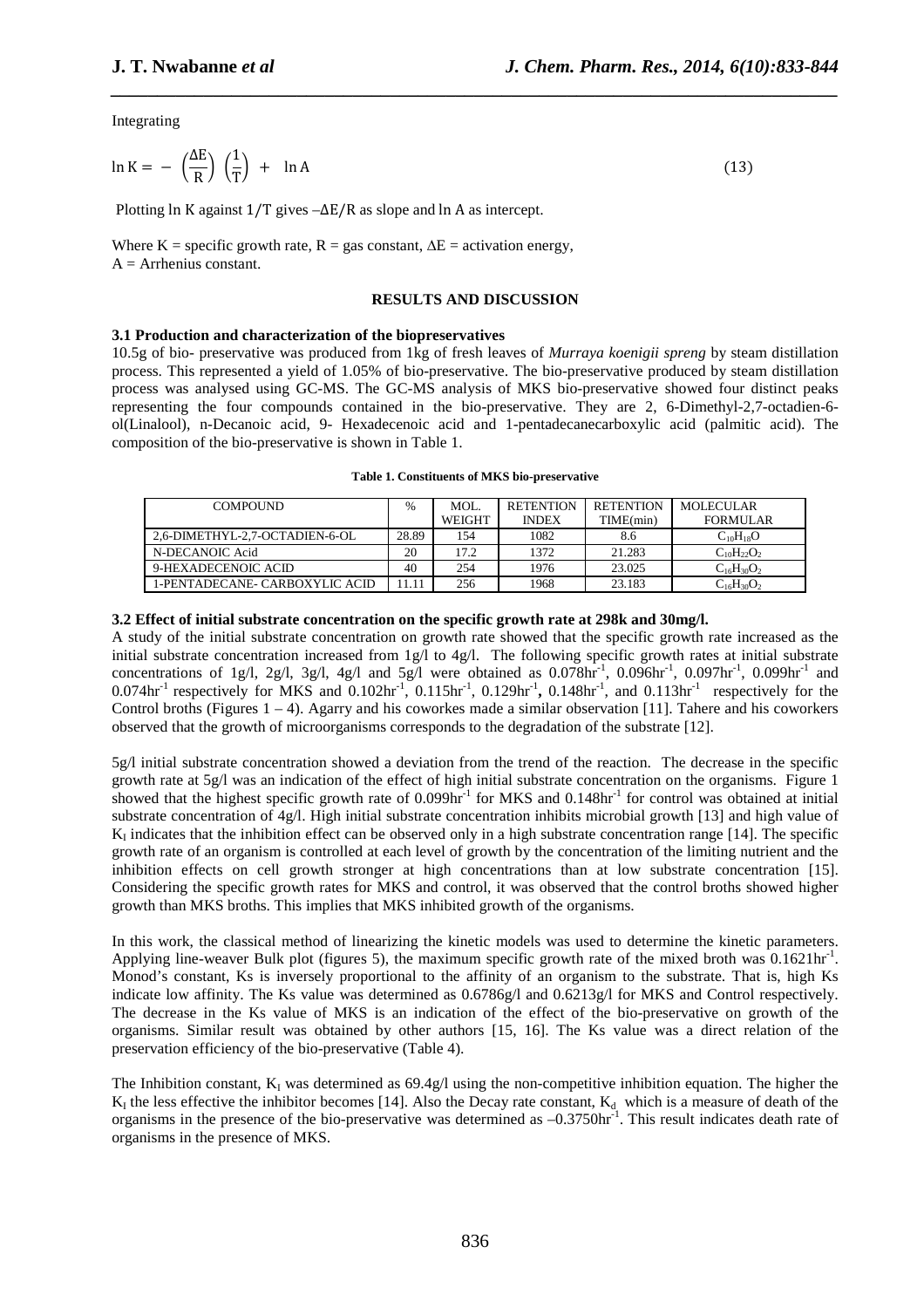

**Fig.1. Specific Growth Rate at Initial Substrate Concentrations (1, 2, 3, 4, 5)g/l 5)g/l of 300mg/l of MKS and 298K**



**Fig. 2. Effect of Initial Substrate Concentration on microbial growth**



**Fig.3. Specific Growth Rate at Initial Substrate Concentrations(1, 2, 3, 4, 5)g/l of 300mg/ml of Control and 298K**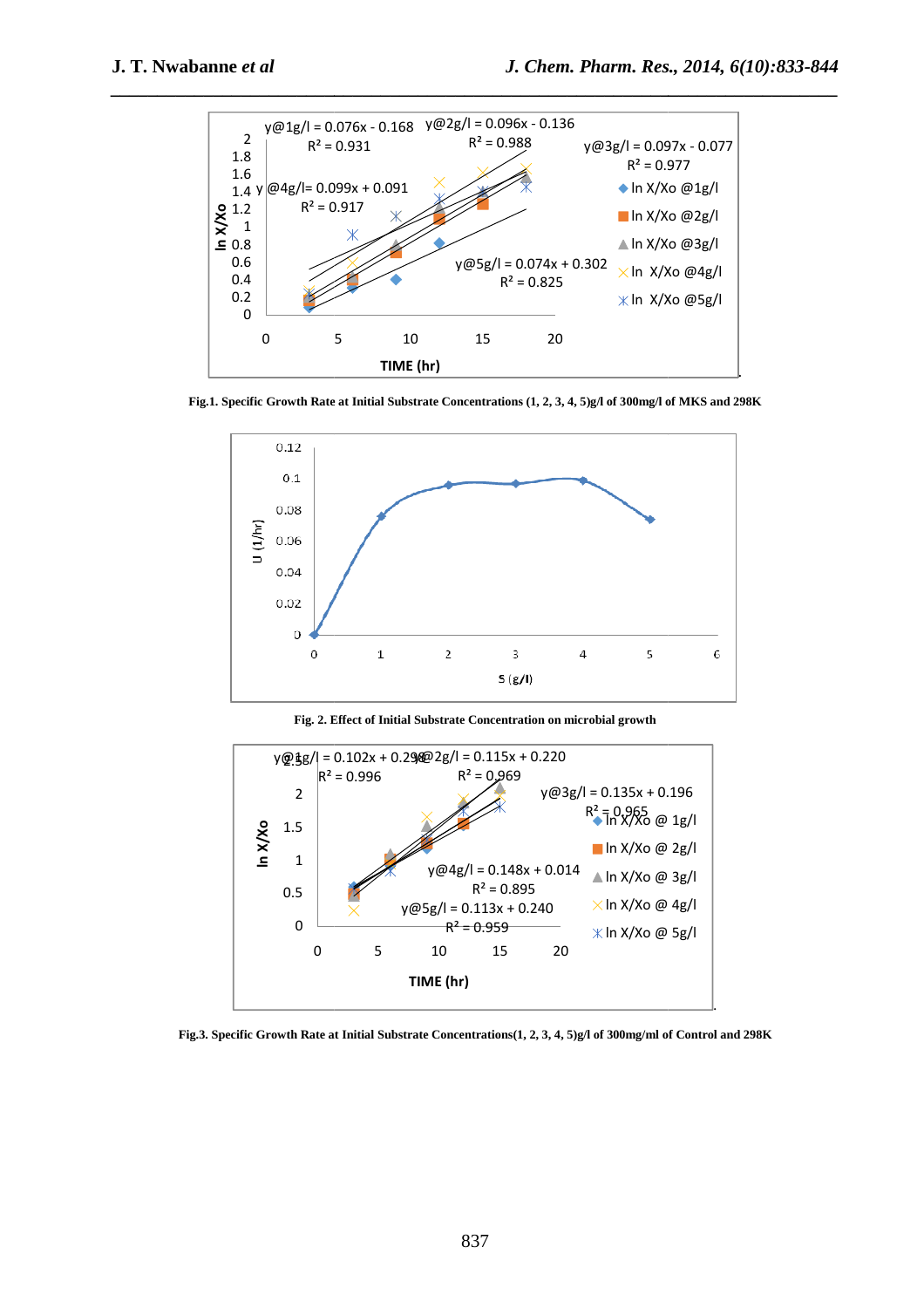

**Fig.4. Effect of Initial Substrate Concentration on microbial growth for the control broth**



Fig.5. Line-Weaver Bulk plot of effect of Initial Substrate Concentration on the kinetic parameters for MKS and Control

### **3.3 Effect of concentration on specific growth rate**

It can be seen from Figures 6-8 and Table 2 that the specific growth rate of the organisms increased until growth reached the stationary phase and subsequently began to decline. This is as a result of death of some of the organisms which started before growth reached the stationary phase. Dubey made a similar observation [9]. The control broth was seen to have higher average specific growth rate compared to the broths containing MKS bio-preservative. The presence of bio-preservatives decreased the affinity of the enzymes for the substrate thereby inhibiting growth. This is in line with the work of Chime [15]. Decrease in the velocity of the reaction in the presence of inhibitors was It can be seen from Figures 6-8 and Table 2 that the specific growth rate of the organisms increased until growth reached the stationary began to decline. This is as a result of death of some of the organisms which started decreases the rate at which substrate binds enzymes and thus the rate of product formation. The degree of inhibition is dependent on the relative concentrations of the substrate and inhibitor [15]. It was observed that the specific growth rate in the absence of MKS was faster and higher than in the presence of MKS. because the enzyme inhibitor complex did not break down to yield products. Therefore increasing the value Ks decreases the rate at which substrate binds enzymes and thus the rate of product formation. The degree of inhibit

preservatives (Table 3). Increase in concentration of the bio-preservative decreased the average specific growth rate preservatives (Table 3). Increase in concentration of the bio-preservative decreased the average specific growth rate<br>of the organisms. At 10mg/l, 20mg/l and 30mg/l of MKS, the average specific growth rate was 0.1185 hr<sup>-1</sup>  $\text{hr}^{-1}$ , 0.079  $\text{hr}^{-1}$  respectively. It was also observed that the average growth rate of the organisms in the absence of biopreservatives almost doubled the growth in the presence of 30mg/l of MKS. This shows that MKS bio-preservative inhibits microbial growth. This trend was equally observed at temperatures of 30 308k and 318k.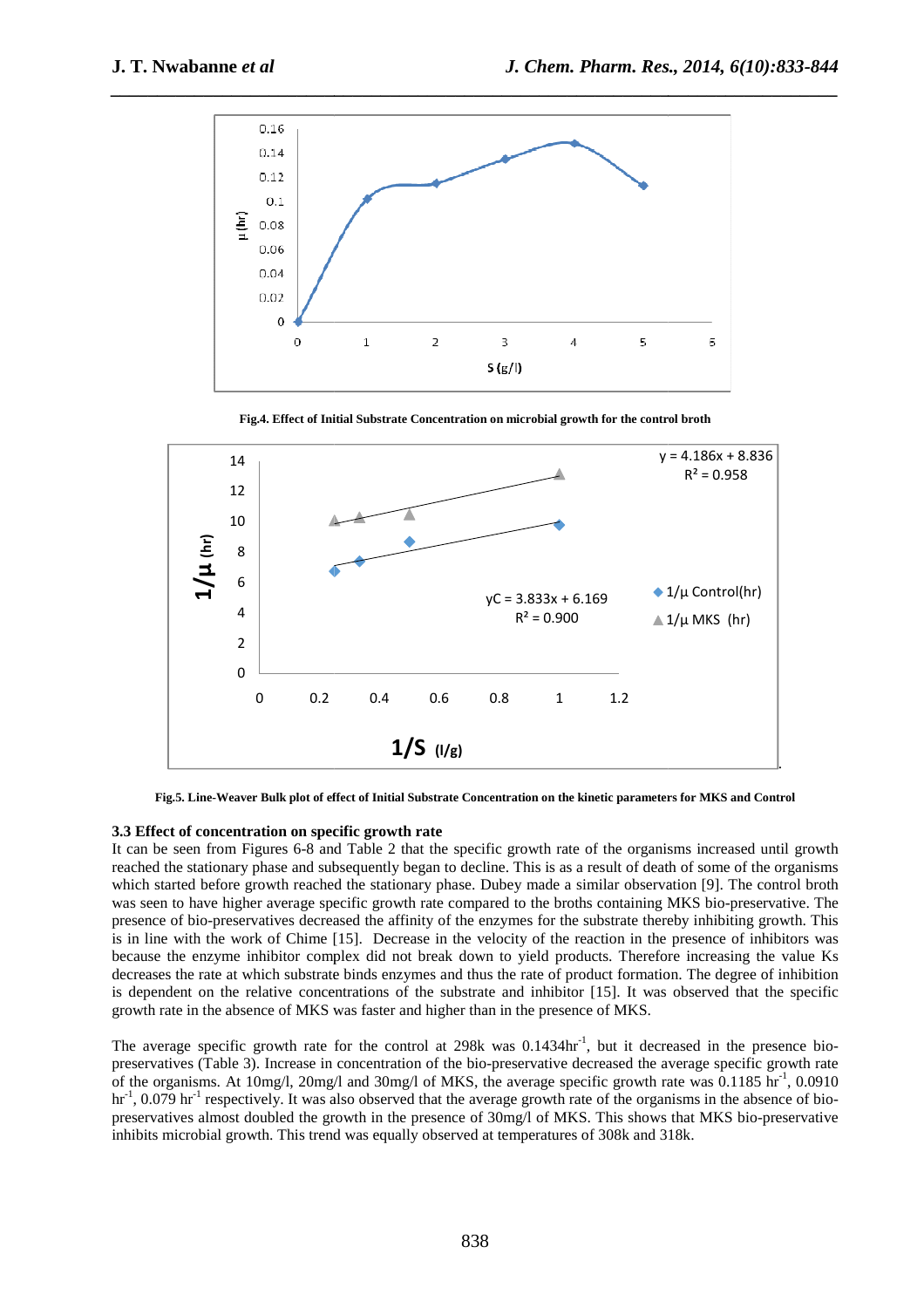

**Fig.6. Specific Growth Rate Vs Time At 298k** 



**Fig.7. Specific Growth Rate Vs Time at 308k** 



**Fig.8. Specific Growth Rate Vs Time at 318k** 

**Table 2. Maximum Specific Growth for the reactions** 

|                                           | Control | $10$ mg/l | $20$ mg/l | $30$ mg/l |
|-------------------------------------------|---------|-----------|-----------|-----------|
| $\mu_{\rm m}$ (hr <sup>-1</sup> ) at 298K | 0.1847  | 0.1385    | 0.1262    | 0.1009    |
| $\mu_{m}$ (hr <sup>-1</sup> ) at 308K     | 0.1974  | 0.1637    | 0.1524    | 0.1236    |
| $\mu_{\rm m}$ (hr <sup>-1</sup> ) at 318K | 0.1808  | 0.127     | 0.1065    | 0.0792    |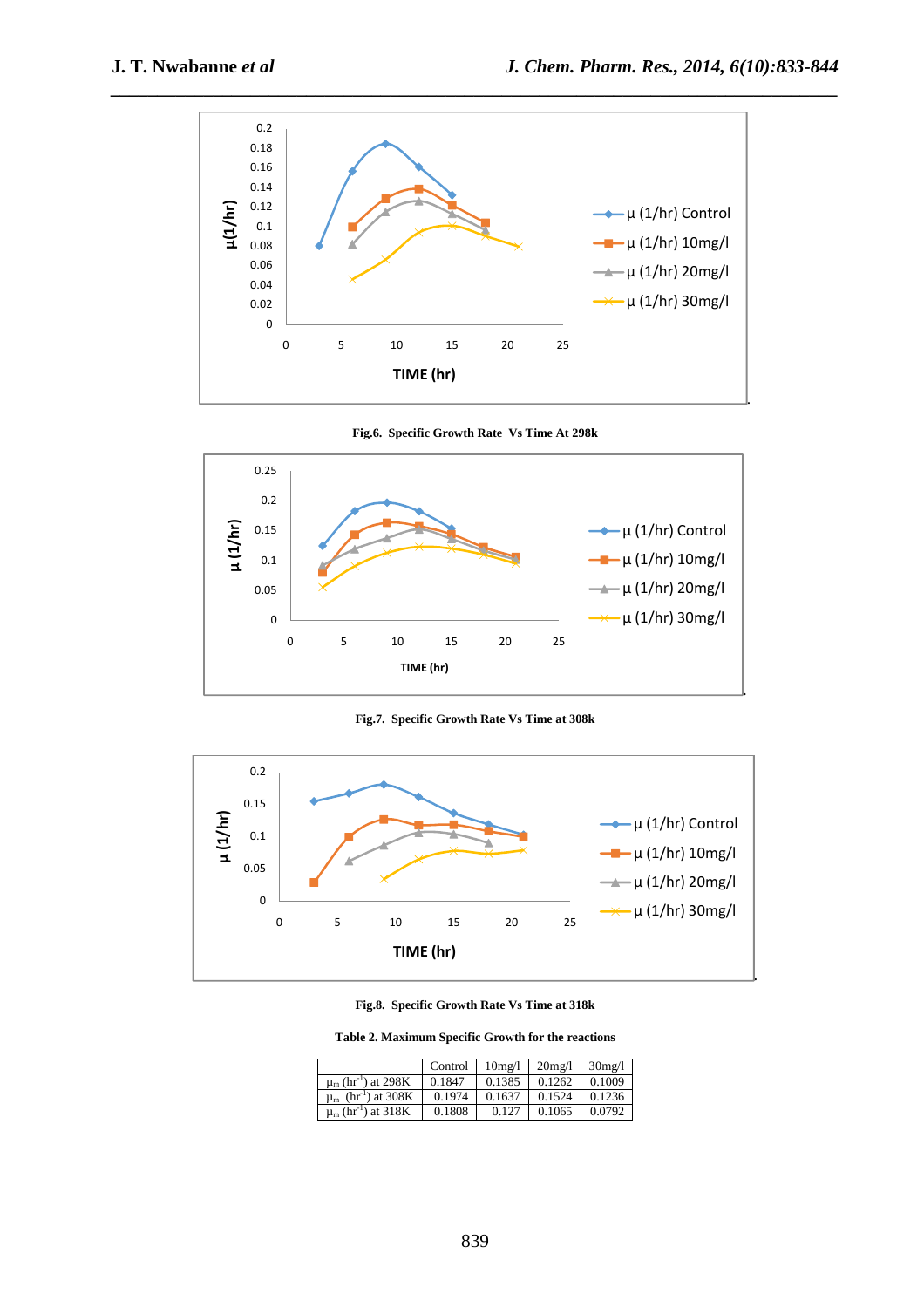*\_\_\_\_\_\_\_\_\_\_\_\_\_\_\_\_\_\_\_\_\_\_\_\_\_\_\_\_\_\_\_\_\_\_\_\_\_\_\_\_\_\_\_\_\_\_\_\_\_\_\_\_\_\_\_\_\_\_\_\_\_\_\_\_\_\_\_\_\_\_\_\_\_\_\_\_\_\_* **Table 3. Average specific rate and the doubling time** 

|                                        | <b>CONTROL</b> | MKS    |        |        |
|----------------------------------------|----------------|--------|--------|--------|
|                                        |                | 10mg/l | 20mg/1 | 30mg/1 |
| $\mu_{AV}$ (hr <sup>-1</sup> ) at 298K | 0.1434         | 0.1185 | 0.1066 | 0.0796 |
| $\mu_{AV}$ (hr <sup>-1</sup> ) at 308K | 0.1684         | 0.1312 | 0.1223 | 0.1014 |
| $\mu_{AV}$ (hr <sup>-1</sup> ) at 318K | 0.1462         | 0.1002 | 0.9004 | 0.0661 |

#### **3.4 Effect of concentration on microbial growth**

It can be seen that the microbial inhibition increased as the concentration of the bio-preservative increased (Figures 9-11 and Table 4). At constant temperature, the bio-preservative exhibited the least inhibition at concentration of 10mg/l and the highest inhibition at concentration of 30mg/l. Microbial growth was very fast with very little lag phase in the absence of bio-preservative. The lag phase increased as the concentration of bio-preservative increased thereby decreasing the growth rate. Lee and his fellow workers stated that eugenol inhibited haxanal oxidation by 32% at 1µg/ml over 30days and the oxidative activity increased to 97% and 100% at 5µg/ml and 10µg/ml respectively [17]. The inhibition of bio-preservative increases with increase in the concentration of the preservation [18]. The maximum specific growth rate ( $\mu$ m) at 25 °C was 0.1042hr<sup>-1</sup>, 0.07hr<sup>-1</sup>, 0.0448hr<sup>-1</sup> and 0.1847hr<sup>-1</sup> for 10mg/l, 20mg/l and 30mg/l of bio-preservative and Control respectively.

Figure 9 and Table 2 showed that at constant temperature of 298K, growth in the control broth was rapid with the highest maximum specific growth rate of 0.1847hr  $^{-1}$ . In the presence of bio-preservative, the maximum specific growth rate was  $0.1042 \text{hr}^{-1}$ ,  $0.07 \text{hr}^{-1}$ ,  $0.0448 \text{hr}^{-1}$  for  $10 \text{mg/l}$ ,  $20 \text{mg/l}$ , and  $30 \text{mg/l}$  respectively. This is an indication of the fact that increase in concentration of MKS bio-preservative increased its preservation value at constant temperature. At 308K,  $\mu_m$  was 0.1637hr<sup>-1</sup>, 0.1524hr<sup>-1</sup>, 0.1236hr<sup>-1</sup> for 10mg/l, 20mg/l, 30mg/l respectively and  $0.0655$ hr<sup>-1</sup>,  $0.127$ hr<sup>-1</sup>,  $0.0792$ hr<sup>-1</sup> for 10mg/l,  $20$ mg/l,  $30$ mg/l respectively at 318k. The microbial density in the presence of MKS was much less than in the absence of MKS (Figure 9-11).



**Fig. 9. Effect of Concentration on Microbial Growth at 298K for MKS**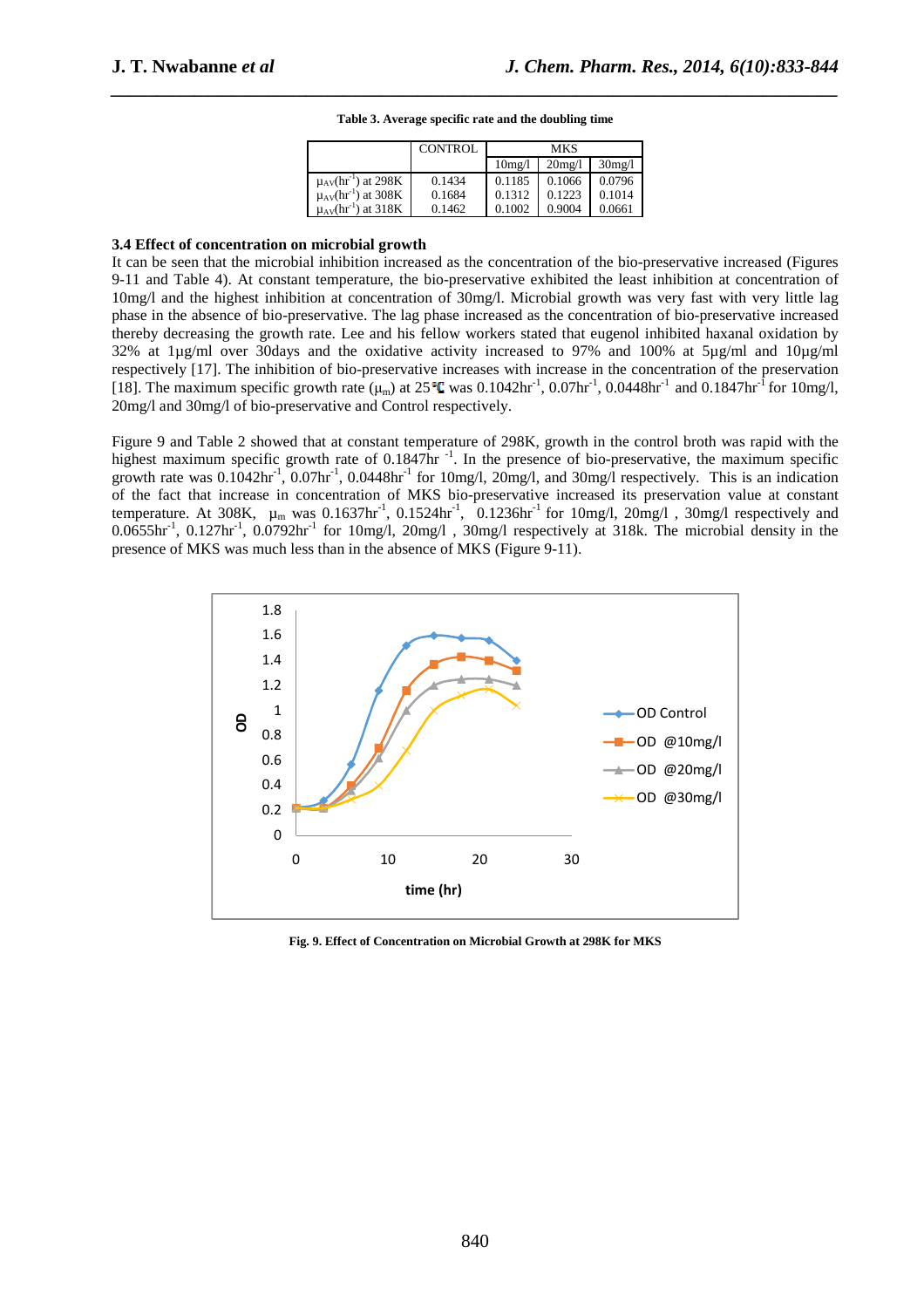

**Fig. 10. Effect of concentration on microbial growth at 308K for MKS** 



**Fig. 11. Effect of Concentration on microbial growth at 318K for MKS** 

| Table 4. % Inhibition of microbial growth rate by MKS |  |  |
|-------------------------------------------------------|--|--|
|                                                       |  |  |

|          | 298K                |                |          | 308K                |          |                |
|----------|---------------------|----------------|----------|---------------------|----------|----------------|
| TIME(hr) | 10 <sub>mg</sub> /1 | 20mg/l         | 30mg/l   | 10 <sub>mg</sub> /l | 20mg/1   | 30mg/l         |
| $\theta$ | 0                   | $\overline{0}$ | $\Omega$ | $\Omega$            | $\Omega$ | $\overline{0}$ |
| 3        | 21.43               | 21.43          | 21.43    | 12.5                | 9.38     | 18.75          |
| 6        | 29.82               | 36.34          | 49.12    | 21.21               | 31.82    | 42.42          |
| 9        | 39.66               | 46.55          | 65.52    | 26.15               | 41.54    | 53.08          |
| 12       | 23.68               | 34.21          | 55.26    | 25.89               | 30.46    | 50.76          |
| 15       | 14.38               | 24.38          | 37.5     | 13.12               | 23.08    | 39.37          |
| 18       | 9.49                | 18.99          | 29.11    | 9.5                 | 14.48    | 21.17          |
| 21       | 10.26               | 19.87          | 25       | 5.96                | 11.93    | 19.73          |
| 24       | 5.71                | 14.29          | 25.71    | 5.77                | 13.02    | 21.63          |

# **3.5 Effect of temperature on microbial growth**

It is observed from that the microbial growth increased as the temperature increased (Figures 12 - 14 and Table 7). In the presence of MKS at temperatures of 298K, 308K and 318K, the growth rate was 0.107hr<sup>-1</sup>, 0.111hr<sup>-1</sup> and 0.111 hr<sup>-1</sup> for 10mg/l; 0.105 hr<sup>-1</sup>, 0.108 hr<sup>-1</sup>, 0.110 hr<sup>-1</sup> for 20mg/l; 0.099hr<sup>-1</sup>, 0.108hr<sup>-1</sup> and 0.108hr<sup>-1</sup> for 30mg/l respectively. It was also seen that the specific growth rate decreased as the concentration of the bio-preservatives increased under the same temperature but increased as the temperature increased. This result is in agreement with the work of other authors [10, 15].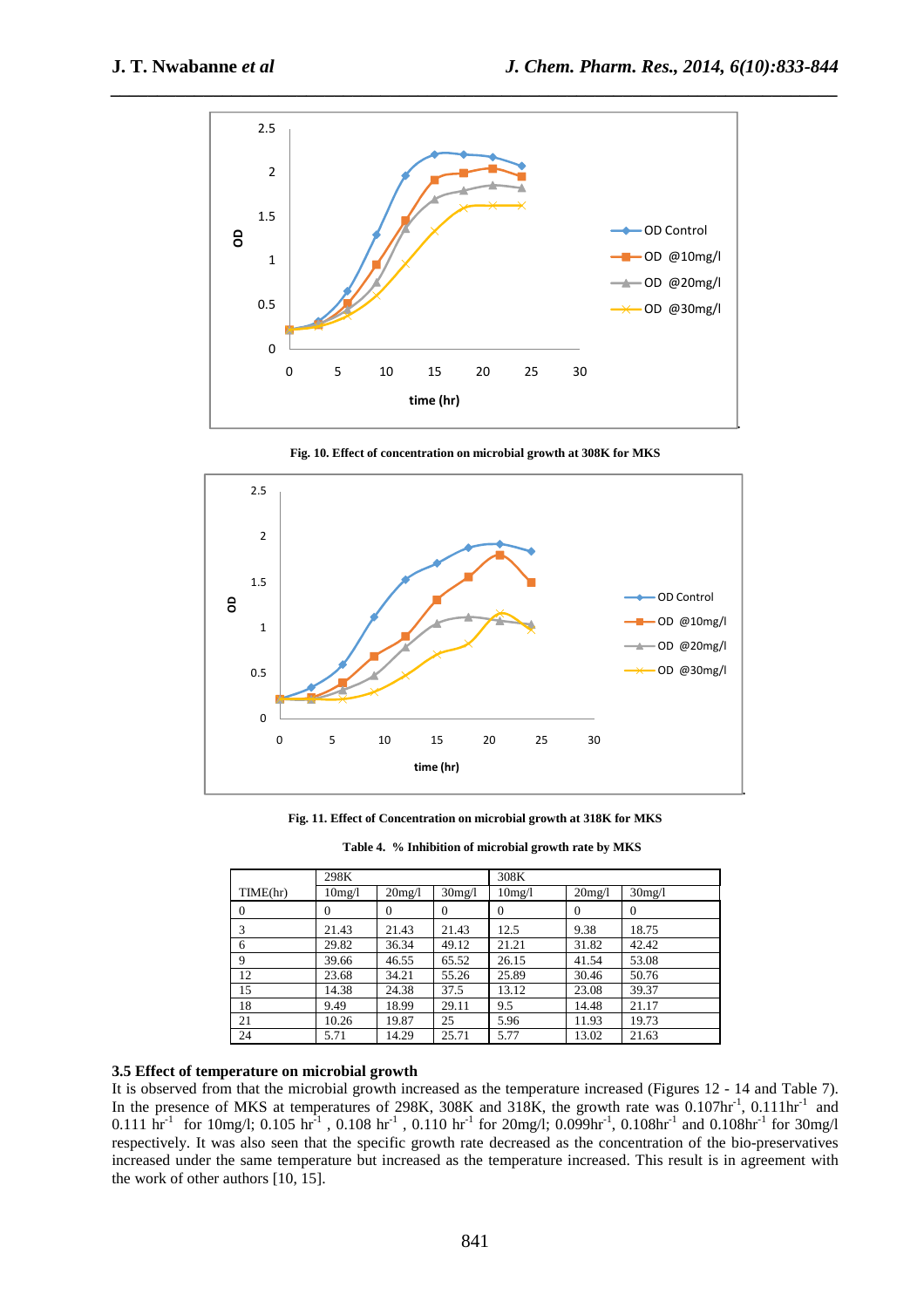In the presence of 10mg/l of MKS, the specific growth rate increased from 0.107hr<sup>-1</sup> to 0.111hr<sup>-1</sup> at 298K to 308K and remained constant till 318K. Likewise the specific growth rate at 30mg/l of MKS increased from 0.099hr<sup>-1</sup> to 0.108hr-1 at 298K to 308K and remained constant till 318K. The variation was due to the denaturation of the enzymes at temperatures above the optimal temperature for the organisms. Another author supported this result showing the temperature dependency of growth rate [19].

*\_\_\_\_\_\_\_\_\_\_\_\_\_\_\_\_\_\_\_\_\_\_\_\_\_\_\_\_\_\_\_\_\_\_\_\_\_\_\_\_\_\_\_\_\_\_\_\_\_\_\_\_\_\_\_\_\_\_\_\_\_\_\_\_\_\_\_\_\_\_\_\_\_\_\_\_\_\_*

The Activation energy at 10mg/l, 20mg/l and 30mg/l of MKS was 1089J/mg, 1272J/mg and 2577J/mg respectively (Figure 15 – 17). At constant temperature, increase in concentration of MKS increased the activation energy. Activation energy is very low for very fast reactions and the rate of reaction is less affected by temperature [10]. Consequently, the empirical reaction dependent constant, A at 10mg/l, 20mg/l and 30mg/l of MKS was 0.1676, 0.1766 and 0.2865 respectively. It also increased with increase in concentration.



**Fig.12. Thermal Growth Rate of the Organisms at 10mg/l of MKS** 



**Fig. 13. Thermal growth rate of the organisms at 20mg/l of MKS**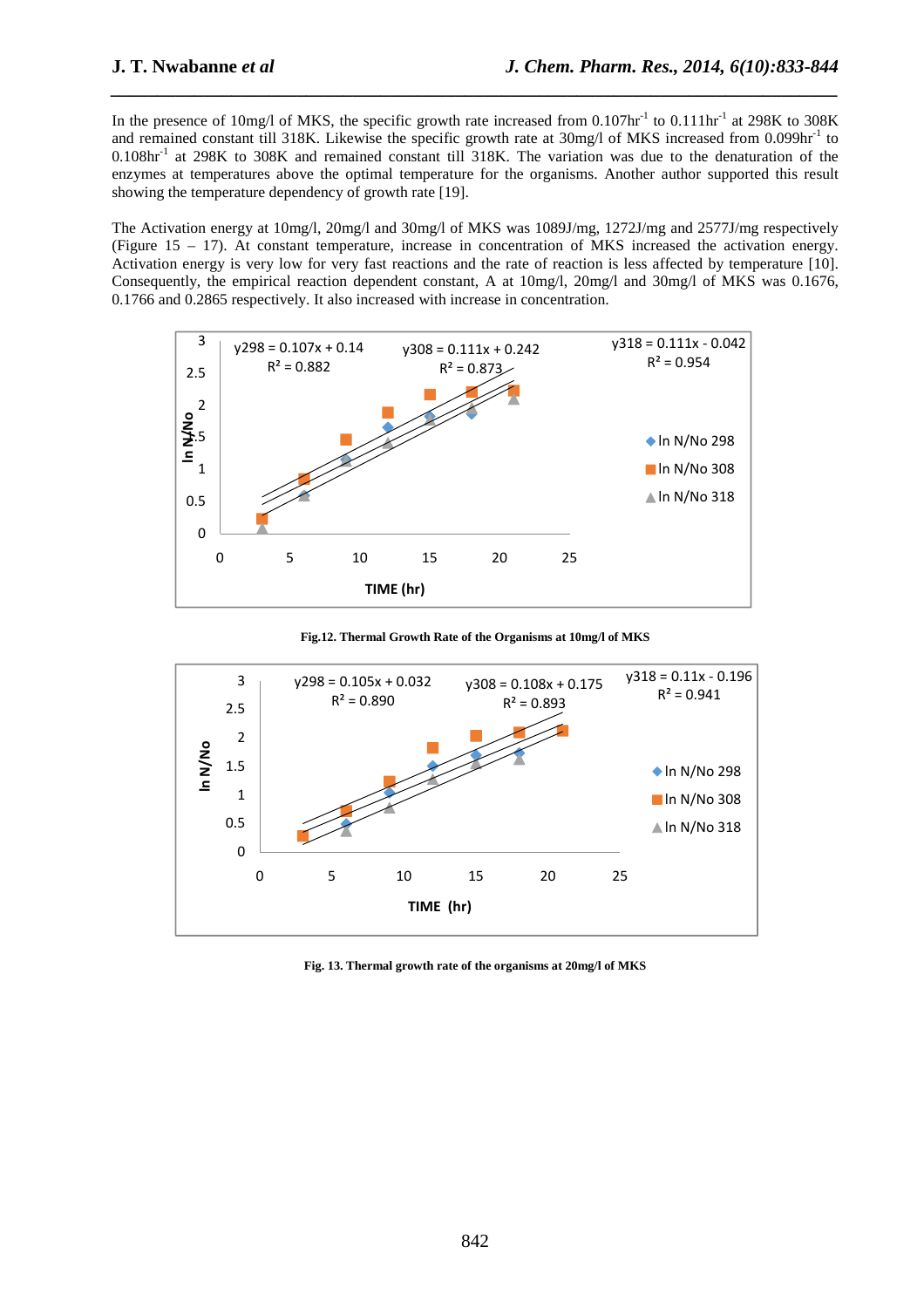

*\_\_\_\_\_\_\_\_\_\_\_\_\_\_\_\_\_\_\_\_\_\_\_\_\_\_\_\_\_\_\_\_\_\_\_\_\_\_\_\_\_\_\_\_\_\_\_\_\_\_\_\_\_\_\_\_\_\_\_\_\_\_\_\_\_\_\_\_\_\_\_\_\_\_\_\_\_\_*

**Fig. 14. Thermal growth rate of the organisms at 30mg/l of MKS** 



**Fig. 15. Plot of lnK vs 1/T for 10mg/l of MKS** 



**Fig. 16. Plot of lnK vs 1/T for 20mg/l of MKS**